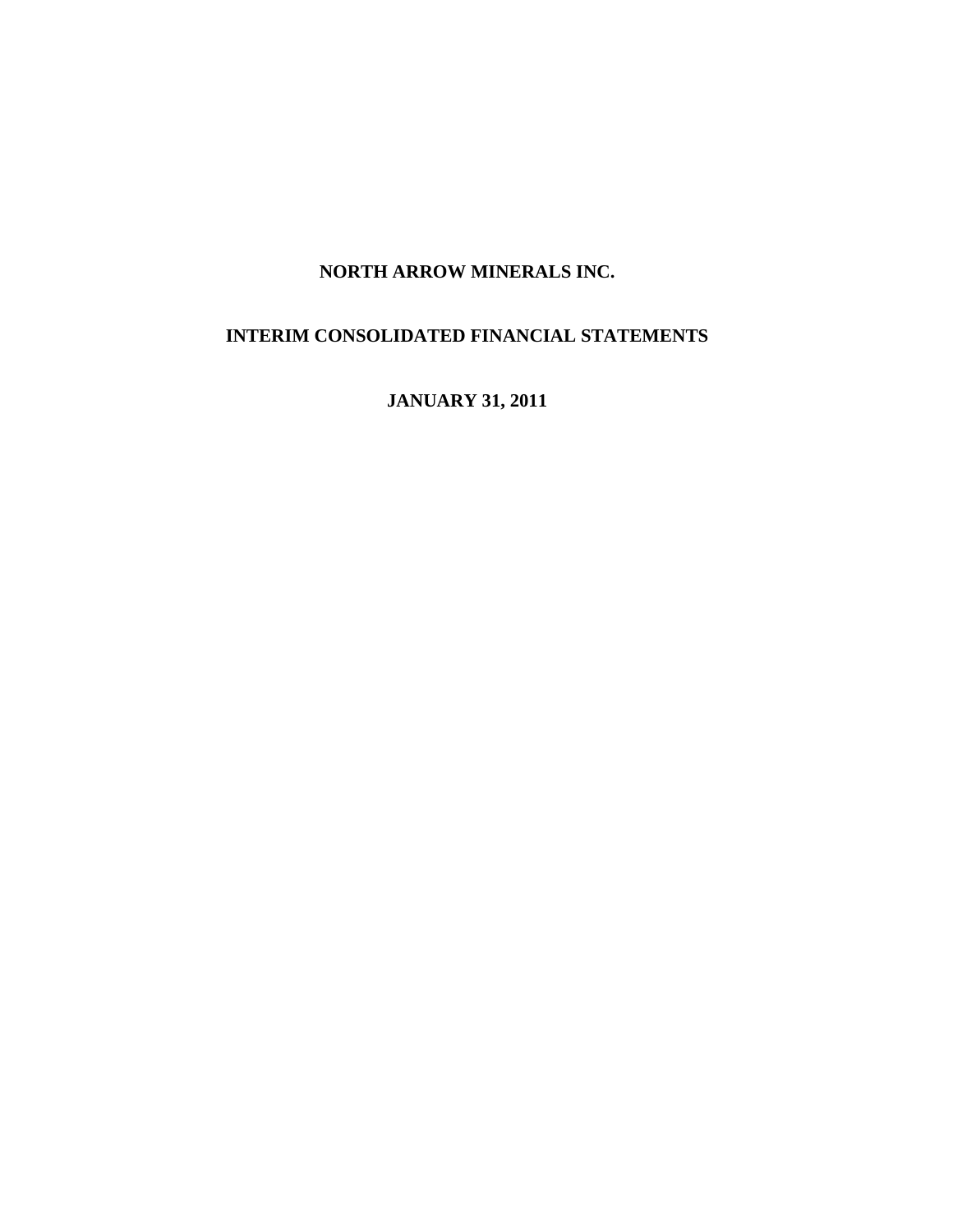Reader's Note: These interim, consolidated financial statements for North Arrow Minerals Inc. ("North Arrow"), for the nine months ended January 31, 2011, have been prepared by management and have not been subject to review by North Arrow's auditor.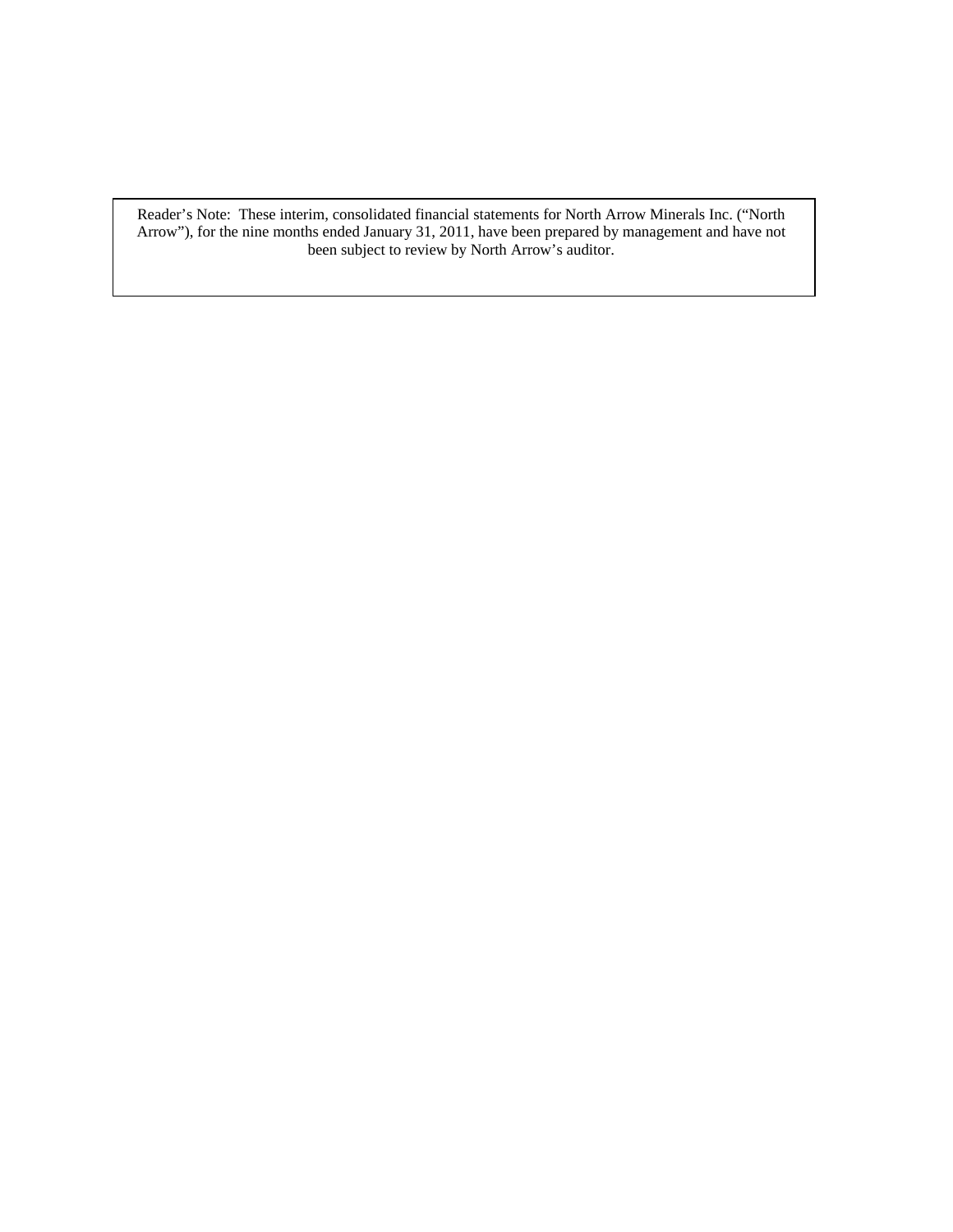## **NORTH ARROW MINERALS INC.**  INTERIM CONSOLIDATED BALANCE SHEET

|                                                                                                           | January 31,<br>2011<br>(Unaudited) |                                               |                           | April 30, 2010<br>(Audited)                      |
|-----------------------------------------------------------------------------------------------------------|------------------------------------|-----------------------------------------------|---------------------------|--------------------------------------------------|
|                                                                                                           |                                    |                                               |                           |                                                  |
| <b>ASSETS</b>                                                                                             |                                    |                                               |                           |                                                  |
| <b>Current</b><br>Cash<br>Receivables<br>Prepaid expenses                                                 | $\mathcal{S}$                      | 696,335<br>71,798<br>26,372                   | \$                        | 1,126,124<br>2,021<br>25,014                     |
|                                                                                                           |                                    | 794,505                                       |                           | 1,153,159                                        |
| <b>Equipment</b> (Note 3)                                                                                 |                                    | 1,754                                         |                           | 2,264                                            |
| <b>Mineral properties</b> (Note 4)                                                                        |                                    | 2,583,454                                     |                           | 2,207,651                                        |
|                                                                                                           | \$                                 | 3,379,713                                     | $\mathcal{S}$             | 3,363,074                                        |
| <b>LIABILITIES AND SHAREHOLDERS' EQUITY</b><br><b>Current</b><br>Accounts payable and accrued liabilities | $\mathcal{S}$                      | 39,470                                        | $\mathbb{S}$              | 115,227                                          |
| Due to related parties (Note 6)                                                                           |                                    | 46,393                                        |                           | 76,610                                           |
| Shareholders' equity<br>Capital stock (Note 5)<br>Contributed surplus (Note 5)<br>Deficit                 |                                    | 85,863<br>9,568,769<br>684,411<br>(6,959,330) |                           | 191,837<br>8,755,602<br>607,963<br>(6, 192, 328) |
|                                                                                                           |                                    | 3,293,850                                     |                           | 3,171,237                                        |
|                                                                                                           | \$                                 | 3,379,713                                     | $\boldsymbol{\mathsf{S}}$ | 3,363,074                                        |
| Nature and continuance of operations (Note 1)<br><b>Subsequent event (Note 10)</b>                        |                                    |                                               |                           |                                                  |

**On behalf of the Board:** 

 *"D. Grenville Thomas"* Director *"Kenneth A. Armstrong"* Director

The accompanying notes are an integral part of these consolidated financial statements.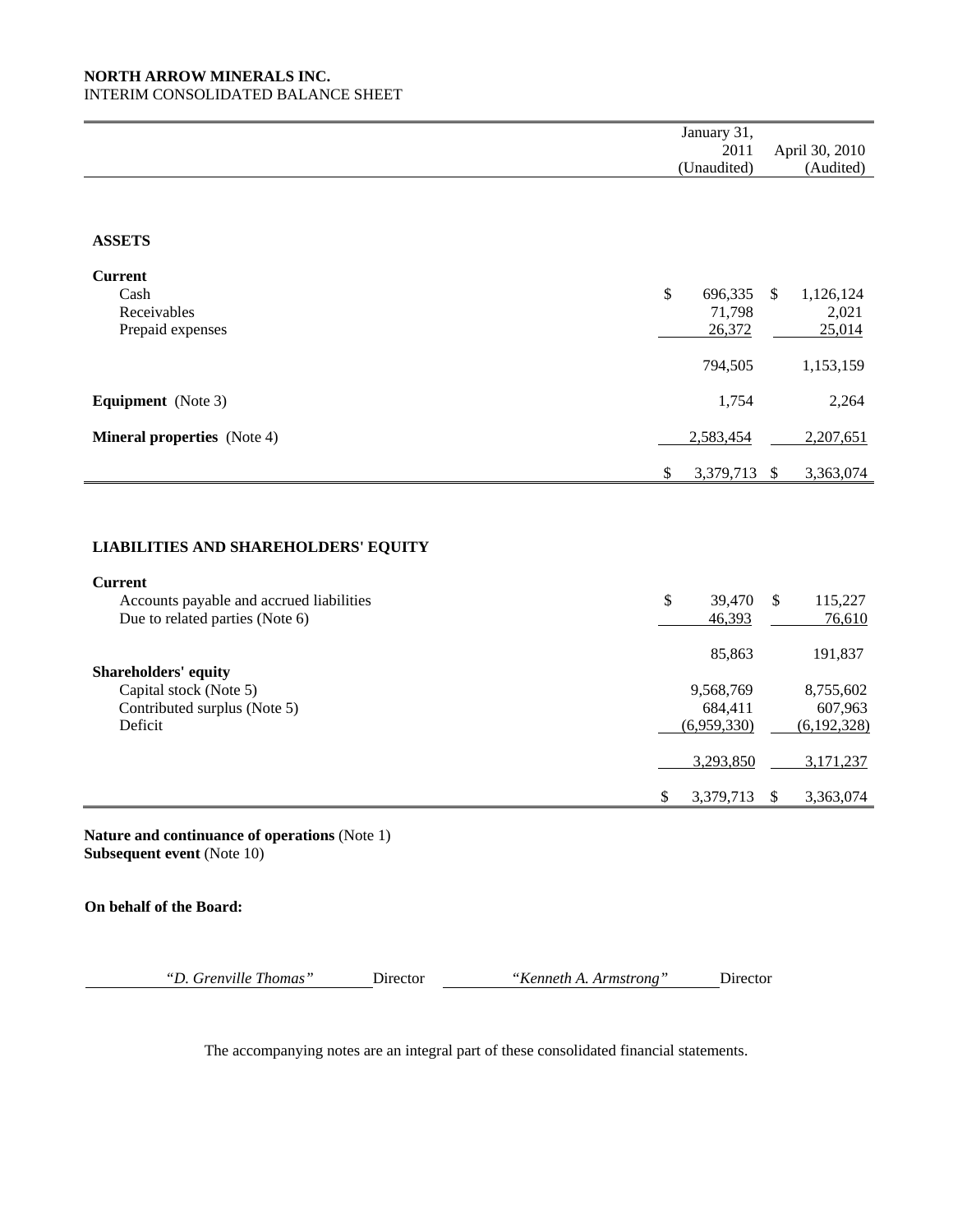# **NORTH ARROW MINERALS INC.**

# INTERIM CONSOLIDATED STATEMENTS OF OPERATIONS AND DEFICIT

(Unaudited – Prepared by Management)

|                                                                                                                              |                       |                             | For the Nine Months            |        |                |
|------------------------------------------------------------------------------------------------------------------------------|-----------------------|-----------------------------|--------------------------------|--------|----------------|
|                                                                                                                              |                       | For the Three Months Ending |                                | Ending |                |
|                                                                                                                              | January 31,           | January 31,                 | <b>January</b>                 |        | January 31,    |
|                                                                                                                              | 2011                  | 2010                        | 31, 2011                       |        | 2010           |
| <b>EXPENSES</b>                                                                                                              |                       |                             |                                |        |                |
| Advertising, promotion and travel                                                                                            | \$<br>44,220          | \$<br>42,781                | \$<br>122,697                  | \$     | 121,077        |
| Amortization                                                                                                                 | 170                   | 243                         | 509                            |        | 727            |
| Office, miscellaneous and rent                                                                                               | 18,510                | 23,651                      | 61,037                         |        | 66,708         |
| Professional fees                                                                                                            | 10,911                | 21,845                      | 58,625                         |        | 103,191        |
| Regulatory and filing fees                                                                                                   | 1,101                 | 1,579                       | 9,103                          |        | 10,279         |
| Salaries and benefits                                                                                                        | 40,990                | 40,891                      | 124,011                        |        | 124,938        |
| Stock-based compensation (Note 5)                                                                                            | 21,207                | 36,875                      | 102,747                        |        | 90,804         |
| Loss before other items                                                                                                      | (137, 109)            | (167, 865)                  | (478, 729)                     |        | (517, 724)     |
| <b>OTHER ITEMS</b><br>Write-off of mineral properties (Note 4)<br>Interest & other income<br>Foreign exchange gain or (loss) | (720)<br>2,179<br>522 | (68, 698)                   | (291, 125)<br>4,937<br>(2,085) |        | (86, 495)<br>6 |
|                                                                                                                              | 1,981                 | (68, 698)                   | (288, 273)                     |        | (86, 489)      |
| Loss for the period                                                                                                          | (135, 128)            | (236, 563)                  | (767,002)                      |        | (604, 213)     |
| Deficit, beginning of period                                                                                                 | (6,824,202)           | (3,804,871)                 | (6, 192, 328)                  |        | (3,437,221)    |
| Deficit, end of period                                                                                                       | \$ (6,959,330)        | \$(4,041,434)               | (6,959,330)                    |        | \$(4,041,434)  |
| Basic and diluted loss per share                                                                                             | \$<br>(0.00)          | \$<br>(0.01)                | \$<br>$(0.02)$ \$              |        | (0.02)         |
| Weighted average number of common shares outstanding                                                                         | 48,658,378            | 35,698,545                  | 46,829,123                     |        | 33,450,241     |

# INTERIM CONSOLIDATED STATEMENTS OF COMPREHENSIVE LOSS

(Unaudited – Prepared by Management)

|                                   | For the Three Months |                             | For the Nine Months        |                            |  |  |
|-----------------------------------|----------------------|-----------------------------|----------------------------|----------------------------|--|--|
|                                   |                      | Ending                      | Ending                     |                            |  |  |
|                                   | January 31,          | January                     | <b>January</b>             | January 31,                |  |  |
|                                   | 2011                 | 31, 2010                    | 31, 2011                   | 2010                       |  |  |
| Loss for the period               | \$ (135,128)         | $$$ (236,563) $$$ (767,002) |                            | <sup>S</sup><br>(604, 213) |  |  |
| Other comprehensive loss          |                      |                             |                            |                            |  |  |
| Comprehensive loss for the period | \$ (135,128)         |                             | $(236,563)$ \$ $(767,002)$ | (604, 213)                 |  |  |

The accompanying notes are an integral part of these consolidated financial statements.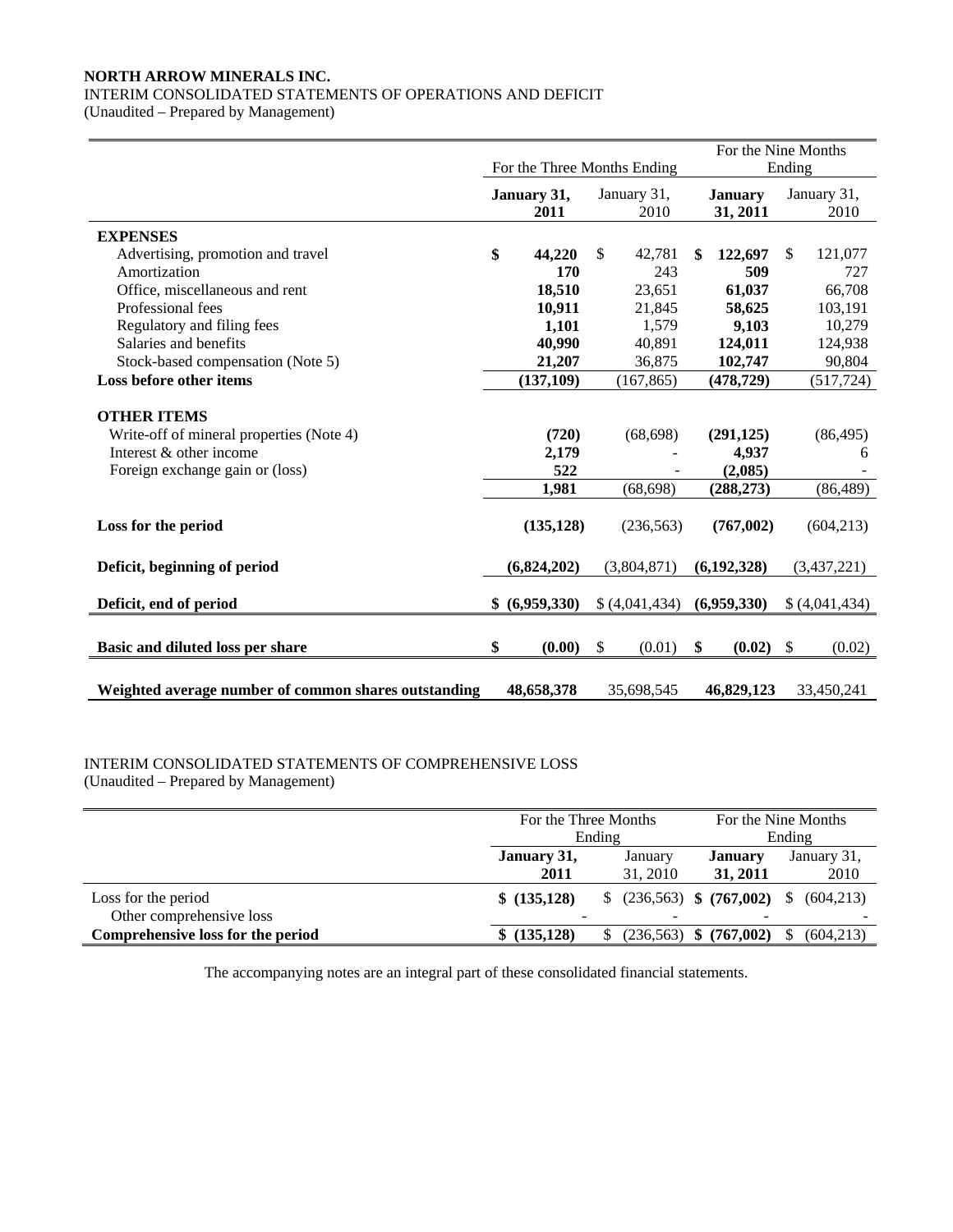# **NORTH ARROW MINERALS INC.**

# INTERIM CONSOLIDATED STATEMENTS OF CASH FLOWS

(Unaudited – Prepared by Management)

|                                                                 | For the Three Months |              | For the Nine Months      |                  |
|-----------------------------------------------------------------|----------------------|--------------|--------------------------|------------------|
|                                                                 | Ending               |              |                          | Ending           |
|                                                                 | January 31,          | January 31,  | January 31,              | January 31,      |
|                                                                 | 2011                 | 2010         | 2011                     | 2010             |
| <b>CASH FLOWS FROM OPERATING ACTIVITIES</b>                     |                      |              |                          |                  |
| Loss for the period                                             | \$(135,128)          | \$           | $(236,563)$ \$ (767,002) | (604, 213)<br>\$ |
| Items not involving cash:                                       |                      |              |                          |                  |
| Amortization                                                    | 170                  | 243          | 509                      | 727              |
| Stock-based compensation                                        | 21,207               | 36,875       | 102,747                  | 90,804           |
| Write-off of mineral properties                                 | 720                  | 68,698       | 291,125                  | 86,495           |
| Changes in non-cash working capital items:                      |                      |              |                          |                  |
| Decrease (increase) in receivables                              | (21, 787)            | 2,571        | (36, 423)                | 854              |
| Decrease (increase) in prepaid expenses                         | 5,792                | 64,647       | (1,358)                  | 24,687           |
| Increase (decrease) in accounts payable and accrued liabilities | (33, 115)            | 39,138       | (17, 541)                | 13,432           |
| Increase (decrease) in due to related parties                   | 7,346                | 6,829        | (22, 536)                | 70,477           |
| Increase in promissory note payable                             |                      | 100,000      |                          | 100,000          |
| Net cash (used in) provided by operating activities             | (154, 795)           | 82,438       | (450, 479)               | (216, 737)       |
| <b>CASH FLOWS FROM FINANCING ACTIVITIES</b>                     |                      |              |                          |                  |
| Proceeds from issuance of capital stock                         | 42,132               |              | 712,500                  | 985,430          |
| Proceeds from the exercise of warrants                          |                      |              | 108,150                  | 358,688          |
| Share issue costs                                               | (42, 132)            |              | (43, 783)                | (31, 147)        |
|                                                                 |                      |              |                          |                  |
| Net cash (used in) financing activities                         |                      |              | 776,867                  | 1,312,971        |
| <b>CASH FLOWS FROM INVESTING ACTIVITIES</b>                     |                      |              |                          |                  |
| Expenditures on mineral properties, net                         | (313, 463)           | (337, 838)   | (756, 177)               | (1,247,969)      |
| Net cash used in investing activities                           | (313, 463)           | (337, 838)   | (756, 177)               | (1,247,969)      |
| Change in cash during the period                                | (468, 258)           | (255, 400)   | (429,789)                | (151, 735)       |
|                                                                 |                      |              |                          |                  |
| Cash, beginning of period                                       | 1,164,593            | 304,151      | 1,126,124                | 200,486          |
| Cash, end of period                                             | 696,335              | \$<br>48,751 | \$<br>696,335            | \$<br>48,751     |
| Cash paid during the period for interest                        | \$                   | \$           | \$                       | \$               |
| Cash paid during the period for income taxes                    | \$<br>$\blacksquare$ | \$           | \$<br>$\blacksquare$     | \$               |

**Supplemental disclosure with respect to cash flows** (Note 8)

The accompanying notes are an integral part of these consolidated financial statements.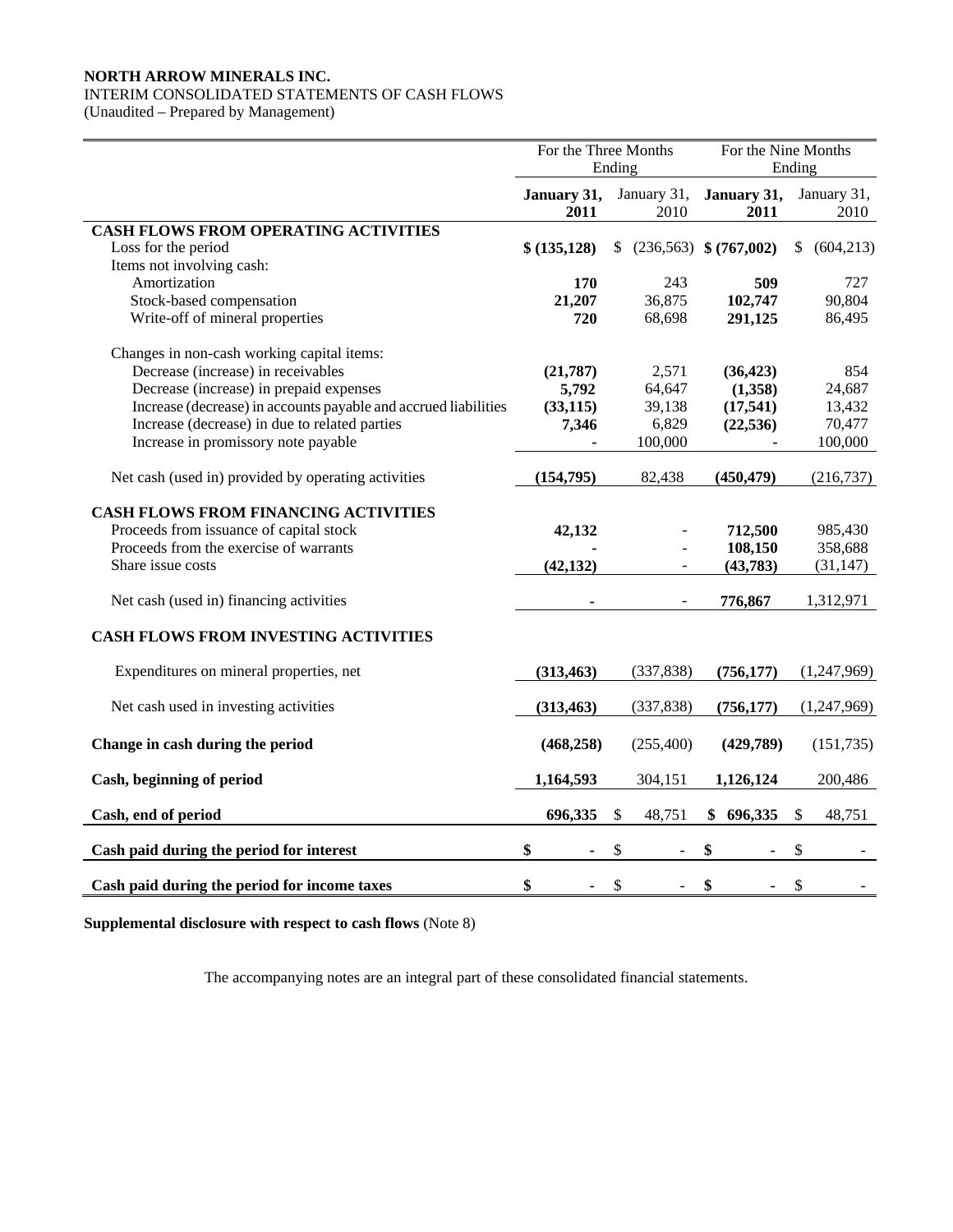# **1. NATURE OF OPERATIONS AND BASIS OF CONSOLIDATION**

North Arrow Minerals Inc. (the "Company") was incorporated on February 27, 2007 and is in the business of mineral property exploration. To date, the Company has not generated significant revenues from operations and is considered to be in the exploration stage.

The Company is in the process of exploring its mineral properties and has not yet determined whether these properties contain reserves that are economically recoverable. The recoverability of the amounts shown for mineral properties and related deferred costs is dependent upon the existence of economically recoverable reserves, the ability of the Company to obtain the financing necessary to complete the development of its mineral properties and upon future profitable production.

 These consolidated financial statements have been prepared in accordance with Canadian generally accepted accounting principles ("GAAP") with the assumption that the Company will be able to realize its assets and discharge its liabilities in the normal course of business rather than through a process of forced liquidation. The Company has a history of losses and no current source of revenue. Continued operations of the Company are dependent on the Company's ability to complete equity financings or generate profitable operations in the future. The consolidated financial statements do not include any adjustments relating to the recoverability and classification of recorded asset amounts and classification of liabilities that might be necessary should the Company be unable to continue in existence.

|                 | January 31, |                                   |
|-----------------|-------------|-----------------------------------|
|                 | 2011        | April 30, 2010                    |
| Deficit         |             | <b>6,995,330</b> \$ $(6,192,328)$ |
| Working capital | 708.642 \$  | 961.322                           |

## **2. BASIS OF PRESENTATION**

 $\overline{a}$ 

These unaudited interim financial statements have been prepared by the Company in accordance with Canadian GAAP for interim financial information using the same accounting policies and methods of application as the audited financial statements of the Company for the year ended April 30, 2010. These unaudited interim financial statements do not include all of the information and note disclosures required by Canadian GAAP for annual financial statements of the Company and should therefore be read in conjunction with the audited financial statements of the Company as at April 30, 2010. The accounting policies followed by the Company in preparing these interim consolidated financial statements are consistent with the accounting policies used by the Company, as set out in the consolidated audited financial statements for the year ended April 30, 2010.

In the opinion of management, all adjustments considered necessary for fair presentation have been included in these financial statements.

## **Recent Accounting Pronouncements**

#### *Business combinations*

In January 2009, the CICA issued the new handbook Section 1582 - *Business Combinations* ("Section 1582"), 1601 – *Consolidated Financial Statements* ("Section 1601") and 1602 *– Non-controlling Interests* ("Section 1602") which replaces CICA Handbook Section 1581 – *Business Combinations* and 1600 – *Consolidated Financial Statements.*  Section 1582 establishes standards for the accounting for business combinations that is equivalent to the business combination accounting standard under International Financial Reporting Standards ("IFRS"). Section 1582 is applicable for the Company's business combinations with acquisition dates on or after May 1, 2011. Early adoption of this Section is permitted. Section 1601 together with Section 1602 establishes standards for the preparation of consolidated financial statements. Section 1601 is applicable for the Company's interim and annual consolidated financial statements for its fiscal year beginning February 1, 2011. Early adoption of this Section is permitted. If the Company chooses to early adopt any one of these Sections, the other two sections must also be adopted at the same time.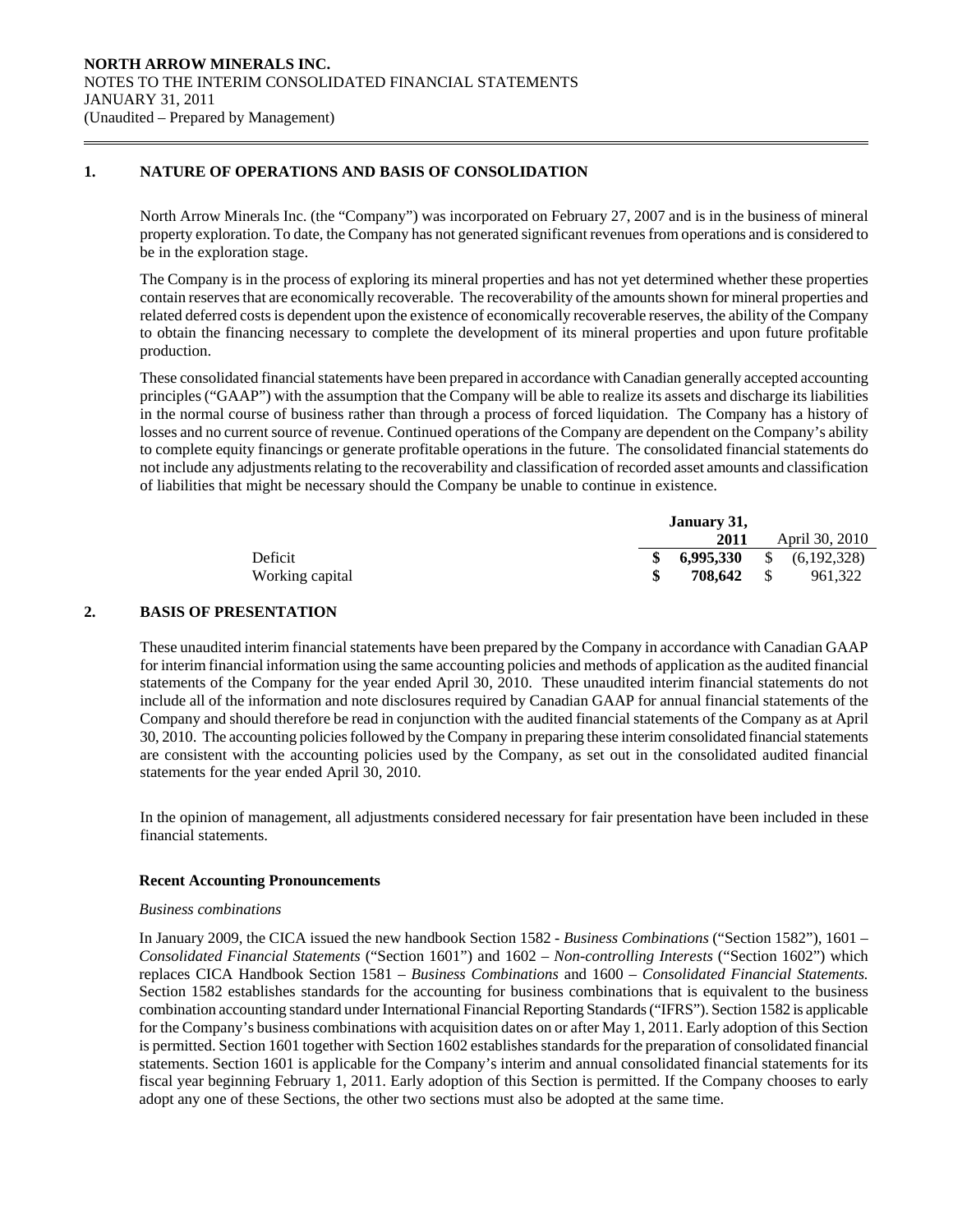# **2. SIGNIFICANT ACCOUNTING POLICIES (CONT'D…)**

## **Recent Accounting Pronouncements (cont'd…)**

#### *International financial reporting standards*

The Canadian Accounting Standards Board has confirmed that IFRS will replace Canadian standards and interpretations on January 1, 2011. The process of changing from current Canadian GAAP to IFRS will be a significant undertaking that may materially affect reported financial position and results of operations, and also affect certain business functions. The Company will be required to prepare fully IFRS compliant financial statements for the year ended April 30, 2012, with the first interim financial statements prepared under IFRS for the three-month period ended July 31, 2011.

The Company's conversion plan consists of four phases: scoping and planning, detailed assessment, implementation and post implementation. The Company has completed the scoping and planning stage and is now in the detailed assessment stage. The Company has not commenced the implementation and the post implementation stages. While the Company has begun the detailed assessment process, the financial reporting impact of the transition to IFRS cannot be reasonably estimated at this time. IFRS education and reports to the Audit Committee commenced in calendar 2009 and continues to be ongoing.

## **3. EQUIPMENT**

 $\overline{a}$ 

|                       | As at January 31, 2011 |       |                             |                          |     |       | As at April 30, 2010 |                             |   |                   |
|-----------------------|------------------------|-------|-----------------------------|--------------------------|-----|-------|----------------------|-----------------------------|---|-------------------|
|                       |                        | Cost  | Accumulated<br>Amortization | <b>Net Book</b><br>Value |     | Cost  |                      | Accumulated<br>Amortization |   | Net Book<br>Value |
| Computer<br>equipment |                        | 6.474 | 4,720                       | 1.754                    |     | 6.474 |                      | 4,210                       |   | 2,264             |
|                       | \$                     | 6.474 | 4.720                       | \$<br>.754               | \$. | 6,474 | S                    | 4.210                       | S | 2,264             |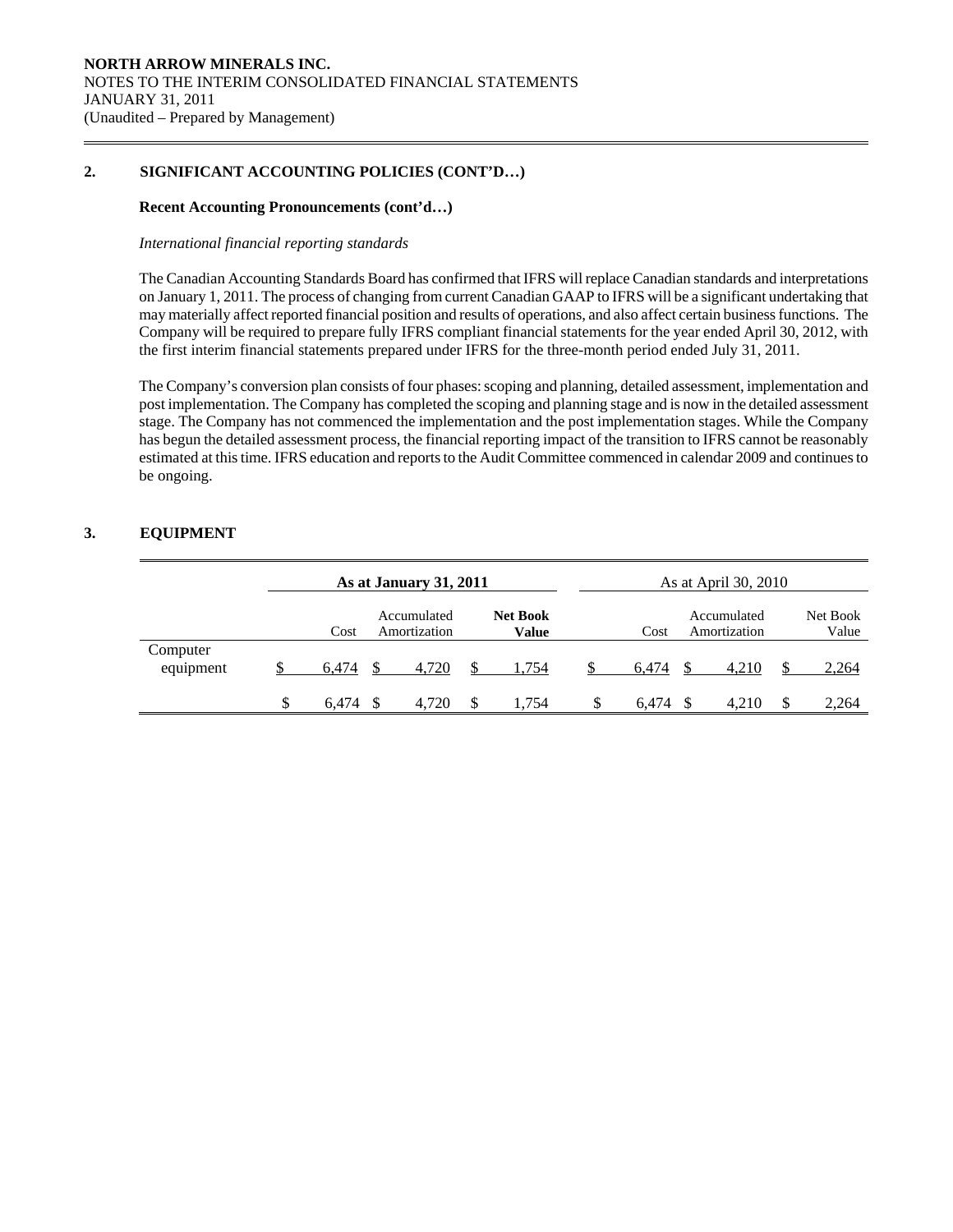## **NORTH ARROW MINERALS INC.**  NOTES TO THE INTERIM CONSOLIDATED FINANCIAL STATEMENTS JANUARY 31, 2011 (Unaudited – Prepared by Management)

## **4. MINERAL PROPERTIES**

 $\overline{a}$ 

|                                               |                 |               | Write-offs &     |                 |
|-----------------------------------------------|-----------------|---------------|------------------|-----------------|
|                                               |                 | Expended      | Recoveries       |                 |
|                                               |                 | During        | During The       | January 31,     |
|                                               | April 30, 2010  | The Period    | Period           | 2011            |
| Gold and Base Metal Properties, NWT Yukon and |                 |               |                  |                 |
| Nunavut                                       |                 |               |                  |                 |
| <b>Exploration costs</b>                      | \$<br>31,523    | 38,184        | (21, 834)        | 47,873          |
| Acquisition costs                             | 352,982         | 55,927        | (276,311)        | 132,598         |
| Geological and assays                         | 1,449           | 5,758         | (645)            | 6,562           |
| Office and salaries                           | 20,948          | 15,645        | (9, 757)         | 26,836          |
|                                               |                 |               |                  |                 |
|                                               | 406,902         | 115,514       | (308, 547)       | 213,869         |
| Lithium Properties, NWT and Nunavut           |                 |               |                  |                 |
| <b>Exploration</b> costs                      | 702,769         | 9,910         |                  | 712,679         |
| Acquisition costs                             | 71,888          | 1,689         |                  | 73,577          |
| Geological and assays                         | 18,909          | 429           |                  | 19,338          |
| Office and salaries                           | 62,402          | 9,144         |                  | 71,546          |
|                                               |                 |               |                  |                 |
|                                               | 855,968         | 21,172        |                  | 877,140         |
| Lithium Properties, USA                       |                 |               |                  |                 |
| <b>Exploration</b> costs                      | 336,900         | 148,423       |                  | 485,323         |
| Acquisition costs                             | 212,505         | 93,566        |                  | 306,071         |
| Geological and assays                         | 13,015          | 13,057        |                  | 26,072          |
| Office and salaries                           | 94,223          | 29,951        |                  | 124,174         |
|                                               |                 |               |                  |                 |
|                                               | 656,643         | 284,997       |                  | 941,640         |
| Diamond Properties, NWT and Nunavut           |                 |               |                  |                 |
| <b>Exploration</b> costs                      | 39,238          | 219,386       |                  | 258,624         |
| Acquisition costs                             | 14,326          | 8,179         |                  | 22,505          |
| Geological and assays                         | 146,928         |               |                  | 146,928         |
| Office and salaries                           | 87,646          | 35,102        |                  | 122,748         |
|                                               |                 |               |                  |                 |
|                                               | 288,138         | 262,667       |                  | 550,805         |
| <b>TOTAL</b>                                  | \$<br>2,207,651 | \$<br>684,350 | \$<br>(308, 547) | \$<br>2,583,454 |

 Title to mineral properties involves certain inherent risks due to the difficulties of determining the validity of certain claims as well as the potential for problems arising from the frequently ambiguous conveyancing history characteristic of many mineral properties. The Company has investigated title to all of its mineral properties and, to the best of its knowledge, title to all of its properties is in good standing.

## **Gold and Base Metal Properties, Northwest Territories, Yukon and Nunavut**

In addition to the properties described below, the Company maintains interests in various other gold and base metal properties in the Northwest Territories and Nunavut.

## *Canoe Lake Property, Nunavut*

 The Company maintains, or maintains the right to earn, a 100% interest in certain mineral claims and mining leases known as the "Canoe Lake Property" in the High Lake Greenstone Belt, Nunavut. In order to earn a 100% interest in two mining leases, the Company had to complete a \$490,000 cash payment to Canadian Natural Resources Ltd. ("CNR") before December 31, 2010. The agreement with CNR also provided for a 2.5% gross overriding royalty ("GOR") on diamond production and a 2.5% net smelter return royalty ("NSR") on metallic mineral production from the leases. The Company retained the option to purchase half of these royalties from CNR for \$1,500,000. In December 2010, the Company informed CNR that it would not exercise its option to earn a 100% interest in the two mining leases and accordingly, wrote-off capitalized acquisition and exploration expenditures of \$276,993.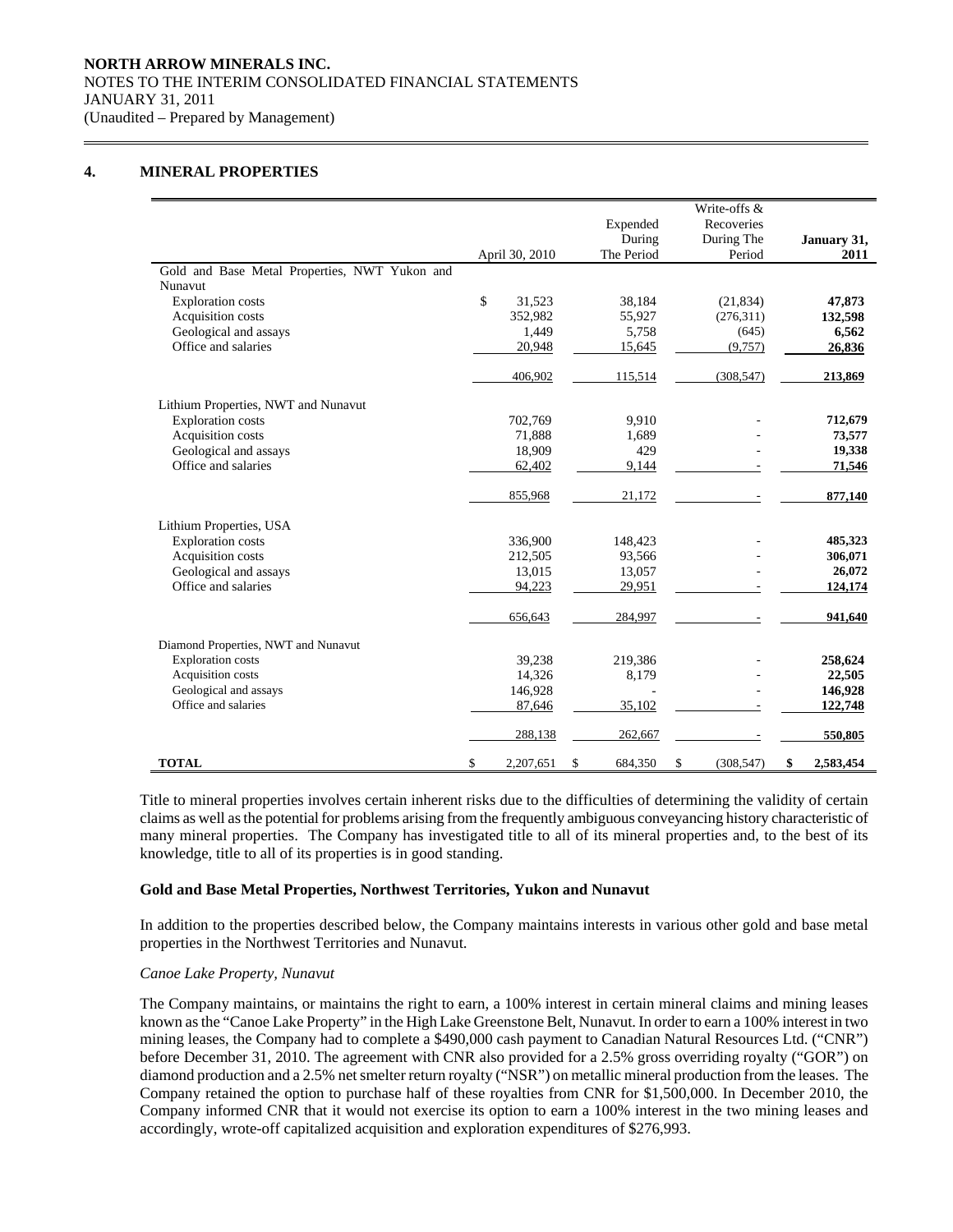## **4. MINERAL PROPERTIES (CONT'D…)**

 $\overline{a}$ 

#### **Gold and Base Metal Properties, Northwest Territories, Yukon and Nunavut (cont'd…)**

#### *Canoe Lake Property, Nunavut (cont'd…)*

Separate from the agreement with CNR, the Company maintains a 100% interest in a number of contiguous mineral claims. The 'BK claims' are subject to a 1% NSR on non-diamond mineral production and a 1% GOR on diamond production to a third party royalty holder (the 'BK royalty holder'). The 'Canoe claims' are subject to a 1% NSR on non-diamond mineral production and a 1% GOR on diamond production to a different third party royalty holder (the 'Canoe royalty holder'), as well as various royalties, payable to the BK royalty holder, ranging from 0.5% to 1.0%. The Company may purchase 100% of the royalties payable to the Canoe royalty holder for \$1,000,000.

The property was under option to Minerals and Metals Group ("MMG"), a subsidiary of the China Minmetals Non-Ferrous Metals Company Limited. Under the terms of the original and several revised agreements, MMG could have earned up to a 70% interest in the Canoe Lake Project by making a cash payment to the Company of \$55,600 (received) and spending \$3,000,000 on project exploration by December 1, 2010 (not completed). In December 2010, MMG informed the Company that it was not going to exercise its option on the Canoe Lake Project.

## *Hay Duck Property, NWT*

On May 29, 2008, the Company and Strongbow Exploration Inc. ("Strongbow") entered into an option agreement whereby the Company may earn a 100% interest in the Hay Duck property by reimbursing certain expenditures incurred to-date by Strongbow and assuming the annual option payments due under the original, underlying option agreement. The third party agreement, dated May 2007 and amended in January 2010, required three future annual cash option payments totalling \$450,000. These future option payments will be payable by the Company annually, following receipt of a land use permit which allows the Company to drill at the Hay Duck property. As partial compensation for amending the agreement, the Company issued 50,000 common shares to the property vendor in February 2010. At the date of issuance, the common shares had a fair value of \$9,750, which has been applied against the payment due January 1, 2010. The remainder of the January 2010 payment will be paid by the Company upon receipt of a land use permit for the Hay Duck property. The third party option holder will retain a 2.5% NSR of which 1% can be purchased at anytime for \$500,000. An additional 1% of the royalty can be purchased at any time for \$2,000,000. Upon the Company incurring \$5,000,000 in exploration on the property, Strongbow may elect to back-in to 40% of the Company's interest in the property by funding the next \$5,000,000 in exploration expenditures. In certain circumstances, Strongbow has the option to elect to acquire a 1% NSR in place of exercising the back-in right. The Company may purchase one-half (0.5%) of the NSR at any time for \$500,000.

## *Hope Bay Property, NU*

On February 2, 2011 the Company entered into an agreement with Chelsea Minerals Inc., whereby Chelsea has the option to earn a 60% interest in the Company's Hope Bay Oro gold project in Nunavut. The Oro project consists of five mining leases. Under the terms of the agreement, Chelsea may earn up to 60% interest in the project by making an initial cash payment of \$50,000 and spending \$5 million over a five year period. A minimum expenditure of \$500,000 is required in the first year. This option agreement with Chelsea is subject to approval from the TSX Venture Exchange.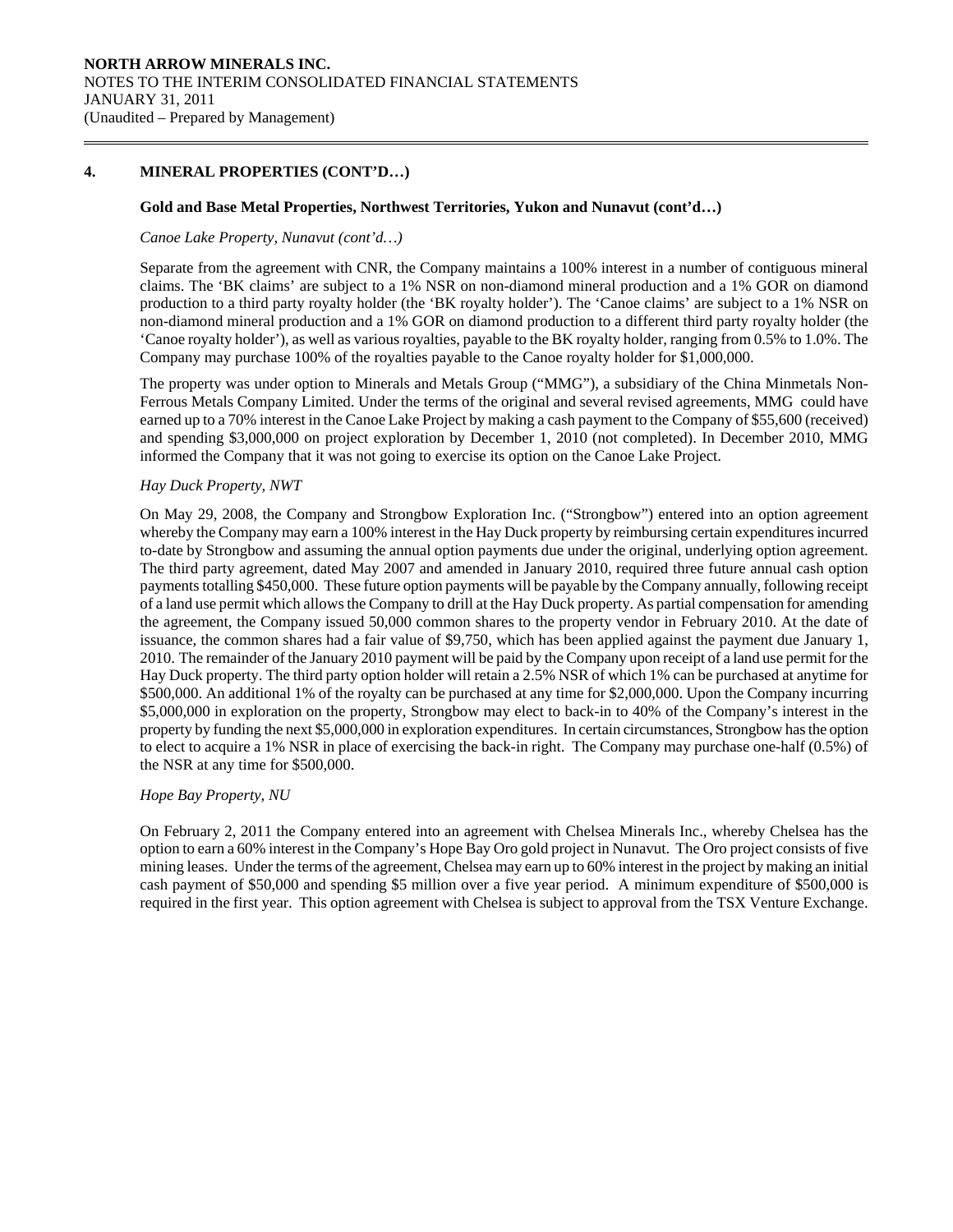## **4. MINERAL PROPERTIES (CONT'D…)**

#### **Gold and Base Metal Properties, Northwest Territories, Yukon and Nunavut (cont'd…)**

#### *Yukon Gold Property*

 $\overline{a}$ 

On July 30, 2010, the Company and Cathro Resources Corp. ("Cathro") (50%) and Cazador Resources Ltd. ("Cazador") (50%), both private companies and collectively, the "Vendors", entered into an agreement whereby the Company may earn a 100% interest in certain mineral claims situated in north-central Yukon Territory. Under the terms of the agreement, the Company can earn a 100% interest in the property by funding a minimum \$35,000 initial exploration program (completed) and by making cumulative payments totaling \$150,000 and by issuing cumulative share payments totaling 750,000 shares over a period of four years. Upon completion of the option, the Vendors will retain a 2.0% net smelter return royalty of which 1% can be purchased at any time for \$1,000,000. Advance royalty payments of \$25,000 per year will be payable upon exercise of the option until such time as the regular royalty payments begin or the property is returned in good standing. Advance royalty payments can be credited against future royalty payments. The Company issued 25,000 shares to Cathro and 25,000 shares to Cazador during the nine months ended January 31, 2011 at a total estimated fair value of \$10,000.

#### *Other Properties*

Mineral property write-offs of \$14,132 during the nine months ended January 31, 2011 relate to various other properties in NWT and Nunavut, where no exploration programs of significance are planned for the foreseeable future.

#### **Lithium Properties, Northwest Territories and Nunavut**

#### *Phoenix Lithium Project, NWT*

At various times between June 2008 and July 2009, the Company acquired, by staking, eleven claims in the Aylmer Lake area of the Northwest Territories. The claims form one contiguous block and the Company maintains a 100% interest in all the acquired claims.

The Company, along with the Attorney General of Canada, were named as respondents in an application to the Federal Court of Canada filed by certain First Nations. The First Nations sought, among other things, the cancellation of the Company's land use permit. In November 2010, a judgment finding in favour of the First Nations was announced. However, the Company can carry out additional consultation and reapply for a land-use permit.

#### *Torp Lake Project, Nunavut*

In March 2009, the Company acquired, by staking, two claims in the Torp Lake area of Nunavut.

## **Lithium Properties, USA**

#### *Lithium Projects, North Carolina, USA*

Between July and September 2009, the Company entered into seven option agreements with landowners in North Carolina. Under the terms of these option agreements, the Company must make cash payments upon execution (US \$84,706 paid) and various annual option payments ranging from US \$9,024 to US \$84,706 (US \$84,706 paid in 2010 and US \$102,779 paid in 2011) between 2010 and 2018.

#### *Lithium Projects, Generative*

In July 2009, the Company and Strongbow entered into a generative exploration agreement, which establishes an area of interest ("AOI") for the acquisition of lithium exploration properties, mineral rights or other interests (collectively, the "Rights"). Upon notice from Strongbow, the Company may exercise a back-in right to acquire an undivided 40% interest in the AOI and any Rights acquired by Strongbow within the AOI, after Strongbow incurs \$2 million in acquisition and exploration expenditures. If the Company elects to exercise the back-in right, it must spend \$2 million within thirty-six months from the date of notice, including minimum expenditures of \$500,000 within each twelve-month period. As of January 31, 2011, the Company and Strongbow agreed to terminate this agreement.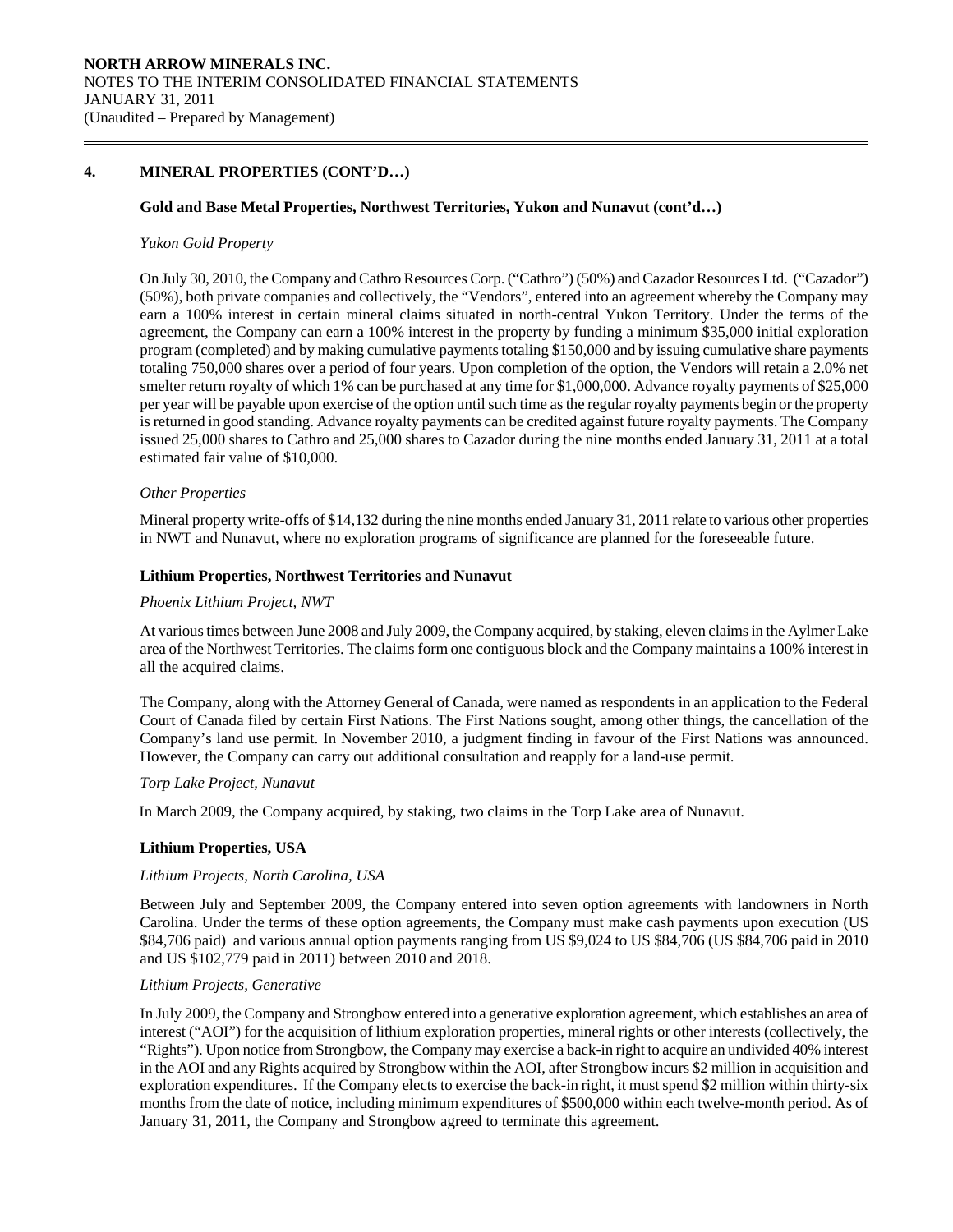## **4. MINERAL PROPERTIES (CONT'D…)**

#### **Diamond Properties, Northwest Territories and Nunavut**

The Company has varying interests in a number of diamond properties, including the Lac de Gras and Hammer properties.

#### *Lac de Gras, NWT*

 $\overline{a}$ 

In February 2010, the Company entered into an agreement with a third party option holder to jointly explore its Lac de Gras diamond property. Under the terms of the agreement, the third party option holder can earn a 50% interest in the Lac de Gras diamond property by paying the full legal survey costs required to convert selected existing mineral claims to mining leases, paying the first year's rental fees for the mining leases (completed), and conducting a review of existing geophysical magnetic data (completed). The Company will be responsible for funding the first \$1,000,800 in exploration expenditures on the property, subsequent to which exploration of the Lac de Gras property will be carried out based upon a 50/50 joint venture.

#### *Hammer, Nunavut*

In October 2008, the Company and Stornoway Diamond Corporation ("Stornoway") revised a pre-existing agreement on the Bear property, Nunavut, to include an area of interest, known as the "Hammer AOI", into the agreement. As a result of this revision, the Company holds a 25% interest in the property and Stornoway holds a 75% interest. The portion of the property comprising the original Bear Property is subject to an underlying 2% NSR and 2% GOR.

# **5. CAPITAL STOCK AND CONTRIBUTED SURPLUS**

|                                           | Number<br>of Shares |     | Amount    | Contributed<br>Surplus |
|-------------------------------------------|---------------------|-----|-----------|------------------------|
| Authorized                                |                     |     |           |                        |
| Unlimited common shares without par value |                     |     |           |                        |
| <b>Issued</b><br>As at April 30, 2010     | 44,045,545          | \$. | 8,755,602 | \$<br>607,963          |
| Shares issued for property                | 50,000              |     | 10.000    |                        |
| Private placements                        | 3,958,333           |     | 712,500   |                        |
| Share issue costs                         |                     |     | (43, 782) |                        |
| Exercise of warrants                      | 604,500             |     | 134,449   | (26,299)               |
| Stock-based compensation                  |                     |     |           | 102,747                |
| As at January 31, 2011                    | 48,658,378          |     | 9,568,769 | \$<br>684.411          |

## **Share issuances**

In August 2010, the Company completed a non-brokered private placement of 3,958,333 flow-through units (the "FT Units") at a price of \$0.18 per FT unit, for total gross proceeds of \$712,500. Each FT unit consisted of one flow-through common share of the Company and one-half of one non-flow-through common share purchase warrant. Each full warrant entitles the holder to purchase one additional common share of the Company until August 20, 2011 at a price of \$0.25 per share. As part of this private placement, the Company paid finder's fees of \$38,220.

In June 2010, the Company received gross proceeds of \$108,150 from the exercise of 604,500 warrants at prices between \$0.15 and \$0.20 per warrant.

## **Stock options and warrants**

 The Company's stock option plan (the "Plan") was approved by shareholders at the September 2010 annual meeting. The Plan gives the directors the authority to grant options to directors, officers, employees and consultants. The maximum number of shares to be issued under the Plan is 10% of the issued and outstanding common shares at the time of the grant. The exercise price of each option granted shall not be less than the market price at the date of grant less a discount up to 25% in accordance with the policies of the TSX Venture Exchange ("TSXV"). Options granted can have a term up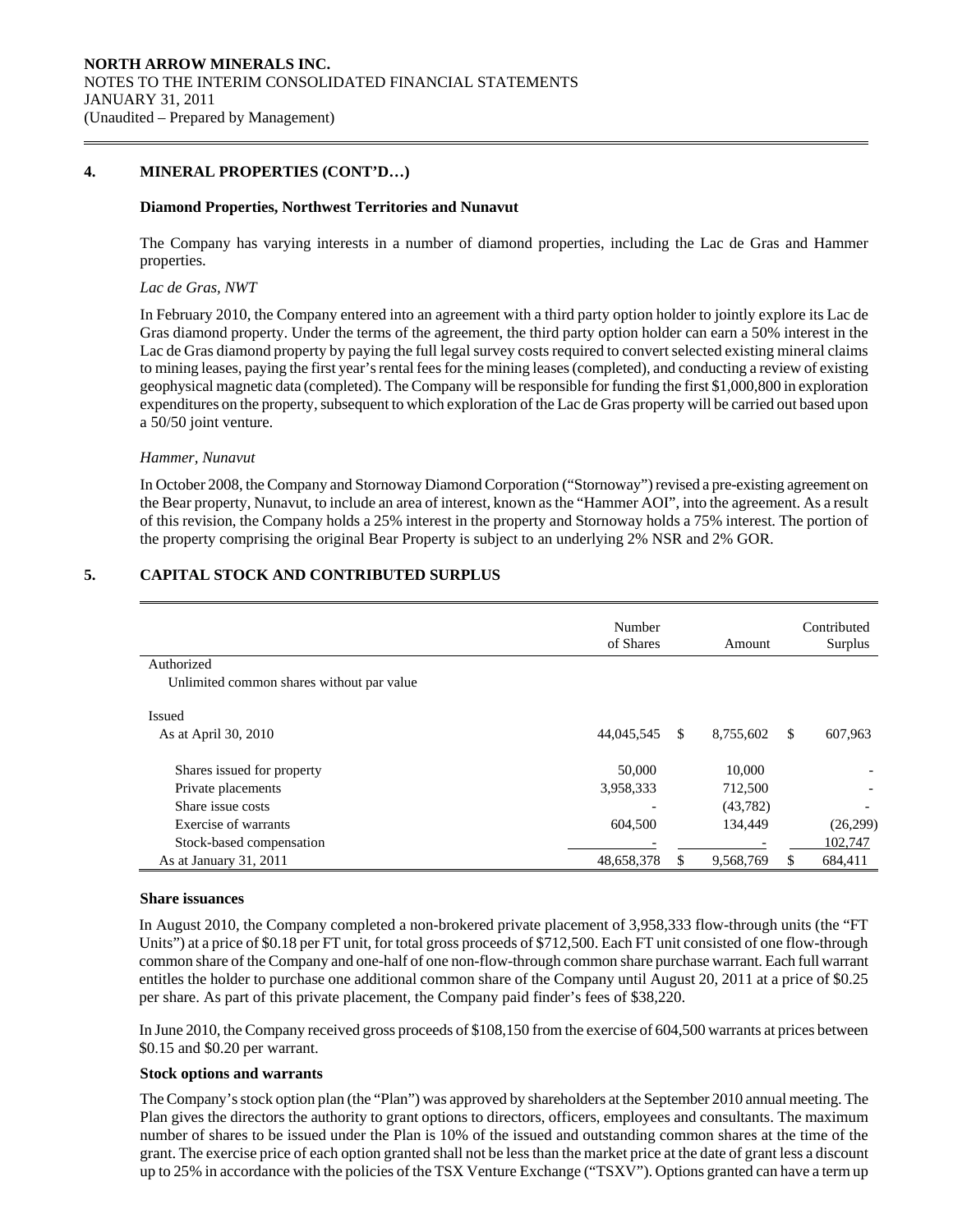# **5. CAPITAL STOCK AND CONTRIBUTED SURPLUS (CONT'D…)**

## **Stock options and warrants (cont'd…)**

 $\overline{a}$ 

to 5 years with vesting provisions determined by the directors in accordance with TSXV policies for Tier 2 Issuers, with a typical vesting period of 25% upon grant and 25% every six months thereafter.

As at January 31, 2011, the following stock options and warrants were outstanding:

|                 |               |          | Number of     |                                            |
|-----------------|---------------|----------|---------------|--------------------------------------------|
|                 | Number of     | Exercise | <b>Shares</b> |                                            |
|                 | <b>Shares</b> | Price    | Vested        | <b>Expiry Date</b>                         |
| <b>Options</b>  | 78,000        | 0.25     | 78,000        | March 16, 2011 *                           |
|                 | 54,000        | 0.25     | 54,000        | September 15, 2011                         |
|                 | 148,000       | 0.25     | 148,000       | March 29, 2012                             |
|                 | 1,125,000     | 0.40     | 1,125,000     | August 7, 2012                             |
|                 | 1,410,000     | 0.20     | 1,410,000     | June 4, 2014                               |
|                 | 200,000       | 0.30     | 150,000       | September 4, 2014                          |
|                 | 150,000       | 0.19     | 75,000        | March 26, 2015                             |
|                 | 150,000       | 0.25     | 75,000        | March 26, 2015                             |
| <b>Warrants</b> | 1,045,750     | 0.32     | 1,045,750     | February 21, 2011*                         |
|                 | 57,500        | 0.32     | 57,500        | February 26, 2011*                         |
|                 | 4,000,000     | 0.10     | 4,000,000     | February 26, 2011 (subsequently exercised) |
|                 | 1,390,000     | 0.30     | 1.390.000     | March 26, 2011 <sup>**</sup>               |
|                 | 2.740.500     | 0.30     | 2.740.500     | April 20, 2011**                           |
|                 | 1,979,167     | 0.25     | 1,979,167     | August 20, 2011                            |

 **\***Subsequently expired without exercise

 **\*\***See Note 10 – Subsequent Event

A summary of the Company's stock option activity is as follows:

|                                         |                      |               | Weighted              |
|-----------------------------------------|----------------------|---------------|-----------------------|
|                                         | Number               |               | Average               |
|                                         | of Options           |               | <b>Exercise Price</b> |
| Balance, April 30, 2010<br>Expired      | 3,324,500<br>(9,500) | -S            | 0.28<br>0.25          |
| Balance, January 31, 2011               | 3,315,000            | <sup>\$</sup> | 0.28                  |
| Number of options currently exercisable | 3,115,000            | S             | 0.28                  |

A summary of the Company's warrant activity is as follows:

|                           | Number      | Weighted              |
|---------------------------|-------------|-----------------------|
|                           | of          | Average               |
|                           | Warrants    | <b>Exercise Price</b> |
|                           |             |                       |
| Balance, April 30, 2010   | 14,497,750  | -S<br>0.21            |
| Granted                   | 1,979,167   | 0.25                  |
| Exercised                 | (604, 500)  | 0.18                  |
| Expired                   | (4,659,500) | 0.20                  |
|                           |             |                       |
| Balance, January 31, 2011 | 11,212,917  | 0.22<br>\$            |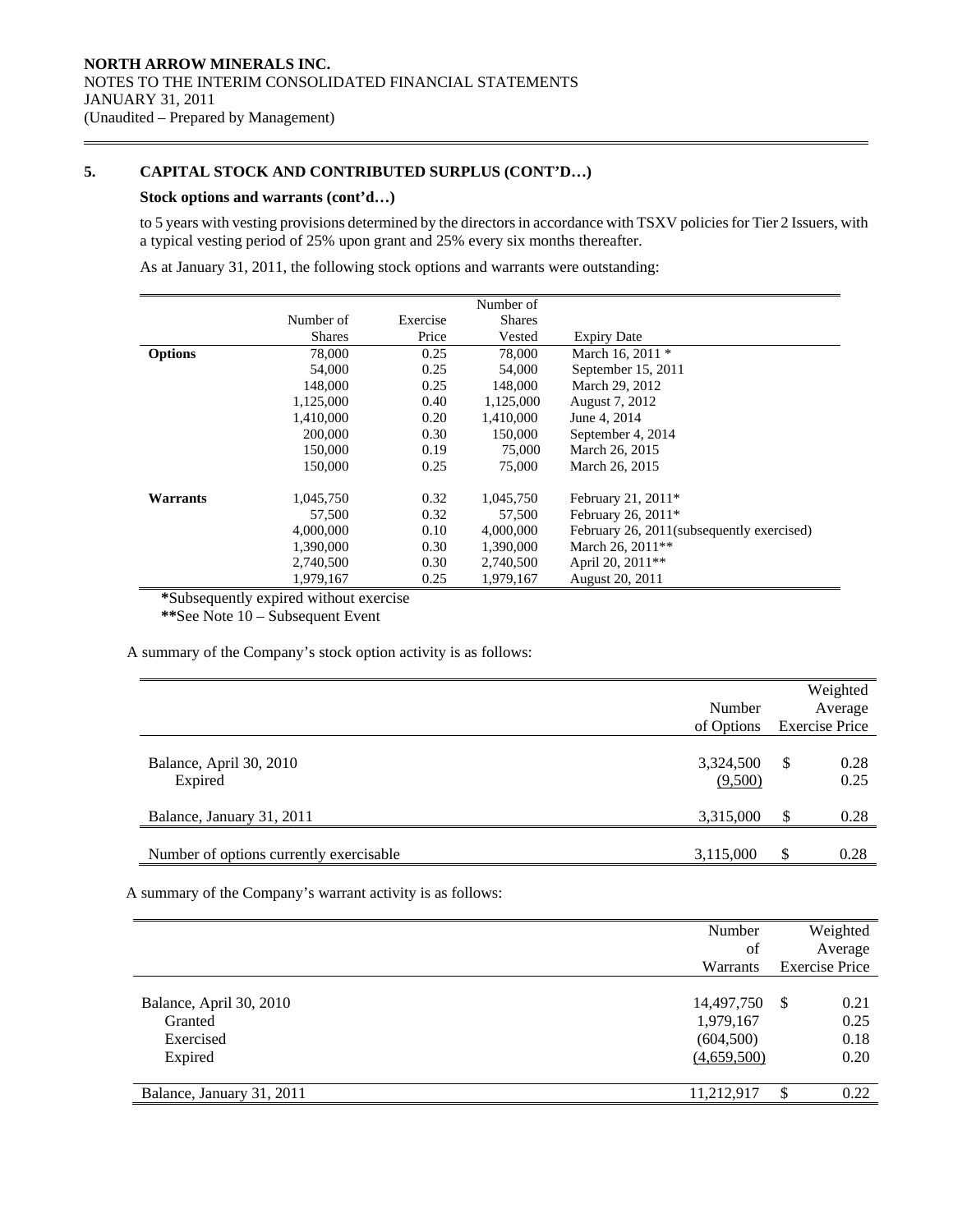## **5. CAPITAL STOCK AND CONTRIBUTED SURPLUS (CONT'D…)**

#### **Stock-based compensation**

 $\overline{a}$ 

 During the nine months ended January 31, 2011, the Company granted no stock options (January 31, 2010 – 1,610,000). The estimated fair value of the options granted during the nine months ended January 31, 2011 is \$ Nil (January 31, 2010 - \$221,251). During the nine months ended January 31, 2011; \$102,747 (January 31, 2010 - \$90,804) has been recognized as stock-based compensation.

The following weighted average assumptions were used for the Black Scholes valuation of stock options granted:

|                          | Year Ended April 30,<br>2010 |
|--------------------------|------------------------------|
| Risk-free interest rate  | $1.58\% \sim 2.50\%$         |
| Expected life of options | $1.5 - 5.0$ years            |
| Annualized volatility    | 100%                         |
| Dividend rate            | 0.00%                        |

## **6. RELATED PARTY TRANSACTIONS**

|                                                               | <b>January 31, 2011</b> | April 30, 2010 |
|---------------------------------------------------------------|-------------------------|----------------|
| Strongbow, a company with two common directors and a common   |                         |                |
| officer                                                       | 13,306                  | 28,364         |
| Stornoway Diamond Corporation ("Stornoway"), a company with a |                         |                |
| common officer                                                | 3,154                   | 7,301          |
| <b>Directors</b>                                              | 29.933                  | 40.945         |
|                                                               | 46.393                  | 76.610         |

a) During the period ended January 31, 2011, the Company paid or accrued \$105,763 (January 31, 2010- \$95,485) for shared technical services and rent to Strongbow.

- b) During the period ended January 31, 2011, the Company paid or accrued \$18,183 (January 31, 2010- \$23,333) for administrative and accounting services to Stornoway.
- c) During the period ended January 31, 2011, the Company paid \$NIL (January 31, 2010 \$7,350) for technical services to a private company controlled by a director.

## **7. INCOME TAXES**

 As at January 31, 2011, the Company has approximately \$1,192,000 in non-capital losses available for deduction against future year's taxable income. These losses will expire up to 2030.

Subject to certain restrictions, the Company has approximately \$5,276,000 of mineral property expenditures available to reduce taxable income of future years.